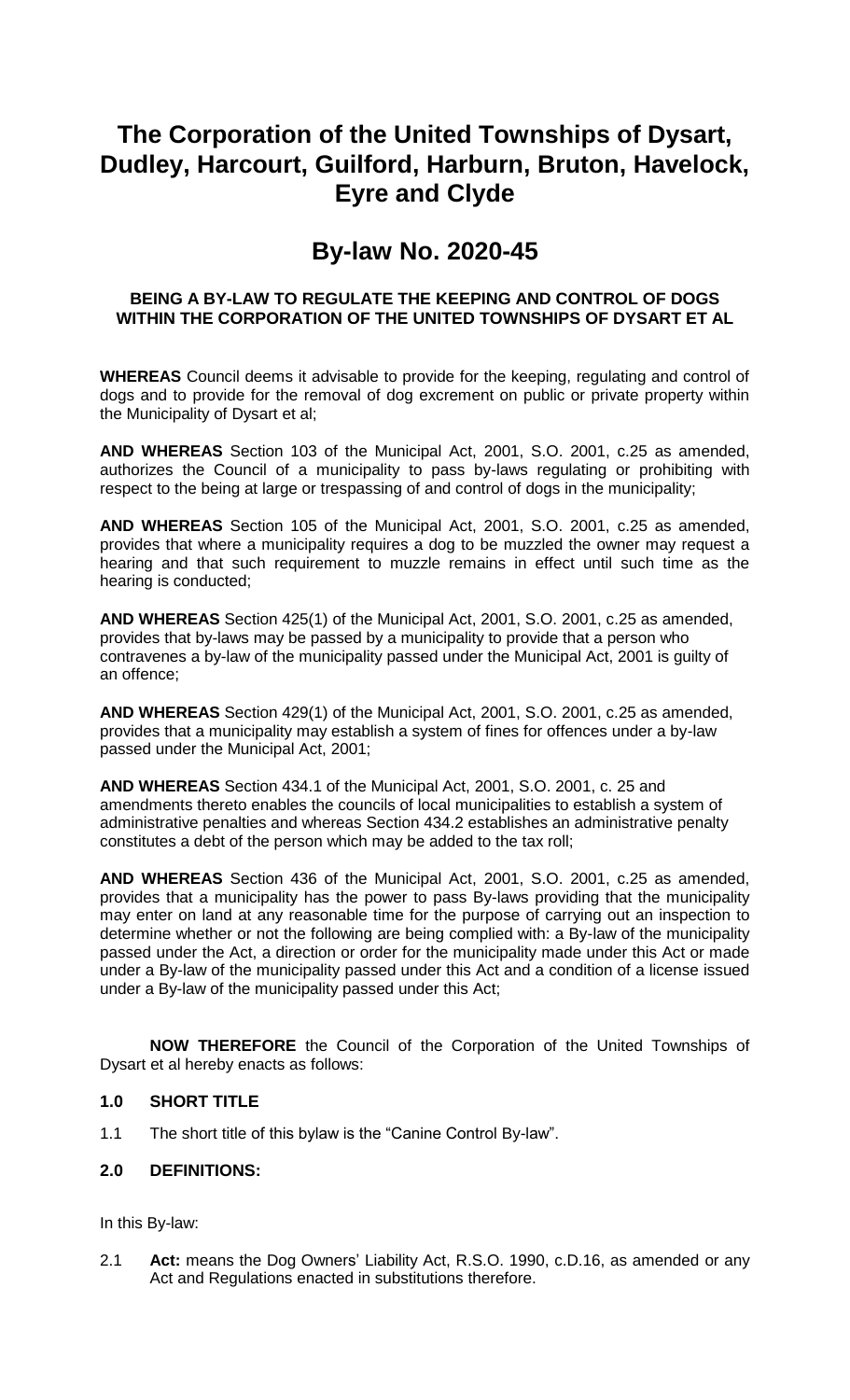- 2.2 **Bite:** means a puncture wound to the skin as a result of contact with a dog's tooth or teeth, and bitten has a corresponding meaning.
- 2.3 **Dangerous Dog:** means any dog that:
	- a) Has killed a domestic animal, regardless of circumstance;
	- b) Has bitten or injured a person or domestic animal without provocation;
	- c) Has shown the disposition or tendency to be threatening or aggressive; or,
	- d) Has been declared dangerous in another Municipality
- 2.4 **Dog:** means a male or female domesticated canine, service dog, and over the age of 4 months.
- 2.5 **Committee:** means a committee established by Council.
- 2.6 **Council:** means the Council of The Corporation of The United Townships of Dysart et al.
- 2.7 **Excessive:** means the continuous barking or howling of a dog, but does not mean the barking or howling of a dog when a person provokes the animal or enters onto the property;
- 2.8 **Harbour:** shall mean owning, having care, custody or control of a dog;
- 2.9 **Kennel:** shall mean building or structure where more than 3 dogs are kept, bred or boarded, and the said kennel must be lawfully operated in accordance with the Municipality's Zoning By-law.
- 2.10 **Leash:** means a chain, rope, or other similar device which is designed to be held by a person and is used or designed to be used to restrain a dog.
- 2.11 **Muzzle:** shall mean a humane fastening or covering device of adequate strength and design and suitable to the breed of the dog that fits over the mouth of a dog and cannot be removed by the dog, to prevent a dog from biting or attacking a person or domestic animal.
- 2.12 **Muzzle Order:** means a Muzzle Order issued by the Municipality.
- 2.13 **Officer:** means a person appointed by Council as a Municipal Law Enforcement Officer, or a Police Officer, or other individual duly appointed to enforce this By-law.
- 2.14 **Owner:** means and includes any person who possesses or harbors a dog within the Municipality. Where the owner is a minor, the person responsible for the custody of the minor is deemed to be the owner of the dog.
- 2.15 **Pound:** means premises that are used for the sheltering, keeping, maintenance or disposal of dogs that have been impounded pursuant to a by-law of a municipality or the Dog Owners' Liability Act.
- 2.16 **Running at Large:** means the running at large of a dog when it is found on a highway, public space, or any other property, other than the property where it is usually kept, and not under the control of any person.
- 2.17 **Service Dog:** means a dog trained to perform specific tasks for a person with disabilities.
- 2.18 **Without Provocation:** means in the absence of teasing, tormenting, abusing or assaulting actions upon the dog or its owner, either in the past or in the present, by the person or domestic animal which has been bitten by the dog.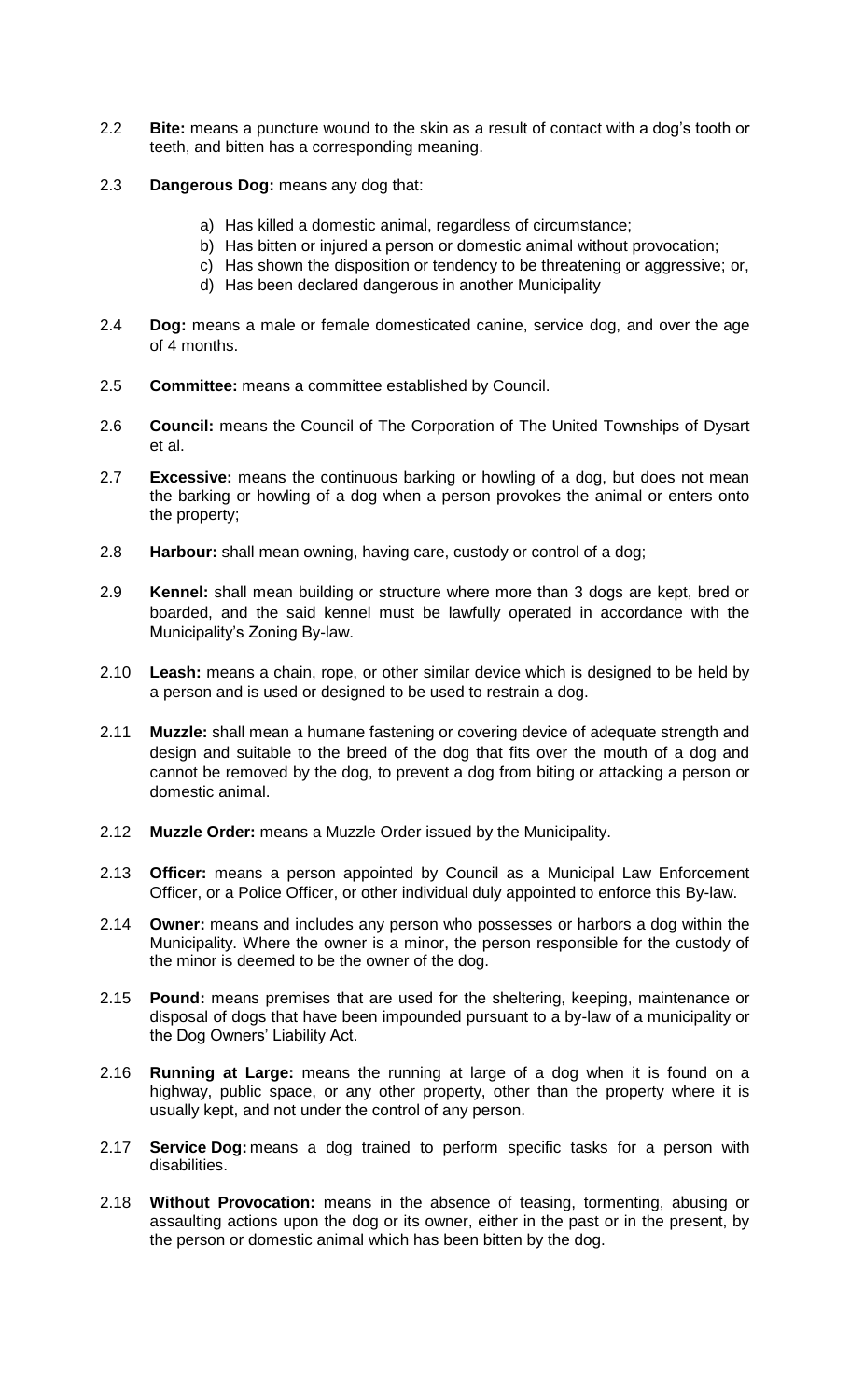#### **3.0 GENERAL PROHIBITIONS**

- 3.1 Every person who owns or harbors a dog shall, in a sanitary manner, remove forthwith and dispose of any excrement left by such a dog anywhere within the Municipality**,** excluding that of the owner's property.
- 3.2 No owner shall allow a dog, to excessively howl or bark or otherwise become a nuisance.
- 3.3 Every owner shall upon leaving their property, ensure the dog is properly restrained and if stipulated muzzled.
- 3.4 No person who owns or keeps a dog, or dogs, shall knowingly or unknowingly permit such dog, or dogs to run at large, except that nothing in this By-Law shall prevent the lawful use of a dog or dogs for hunting during legal hunting season.
- 3.5 If an Officer is unable to seize any dog found to be running at large, and the owner of such a dog is known, the owner is guilty of an offence and shall be subject to a penalty in accordance with the provisions of this By-law.
- 3.6 Where a dog is impounded, the owner, shall be liable for designated impound fees and/or veterinary fees as prescribed. All fees shall be paid prior to the release of the dog to the owner. All payments will be made to the Municipality of Dysart et al or their representatives.
- 3.7 Any dog, or dogs, which are not released to the owner as set out above, may be sold or otherwise disposed of.
- 3.8 No owner shall allow a dog, to trespass on private property, even when on leash.
- 3.9 No owner shall have a dog on public property unless the dog is leashed and under control.
- 3.10 No owner shall permit a dog to be within a municipally owned or operated facility or building used by the public at any time with exception of a Service Dog, unless during an event where dogs have been approved or where Council has deemed permitted.
- 3.11 Every person being the owner of a Kennel within the Municipality of Dysart et al shall pay an annual fee of \$25.00 on or before the 1<sup>st</sup> day of January in each and every year, or within 30 days of establishing such Kennel.

#### **4.0 DANGEROUS DOG / MUZZLE ORDER**

- 4.1 An Officer may declare a dog a Dangerous Dog:
	- 4.1.1 Upon receipt of a signed Declaration Regarding a Dangerous Dog in the form attached hereto as Schedule "A", attested to by a witness who actually saw the dog commit an action consistent with that of a Dangerous Dog. The Declaration must identify the dog, the owner and owner's address; or
	- 4.1.2 Upon receipt by the Municipality of a signed Declaration attested to by the Director or Administrator/Clerk of another municipality where the dog has been declared dangerous.
- 4.2 Where a dog is declared a Dangerous Dog, a Muzzle Order shall be served on the Owner of the dog by an Officer, and shall include the following requirements on the owner:
	- 4.2.1 When the dog is on the property of the owner, the dog shall be inside a building or house, or restrained to the side or rear yard with a securely placed leash or a fully enclosed pen of sufficient design and strength to contain the dog;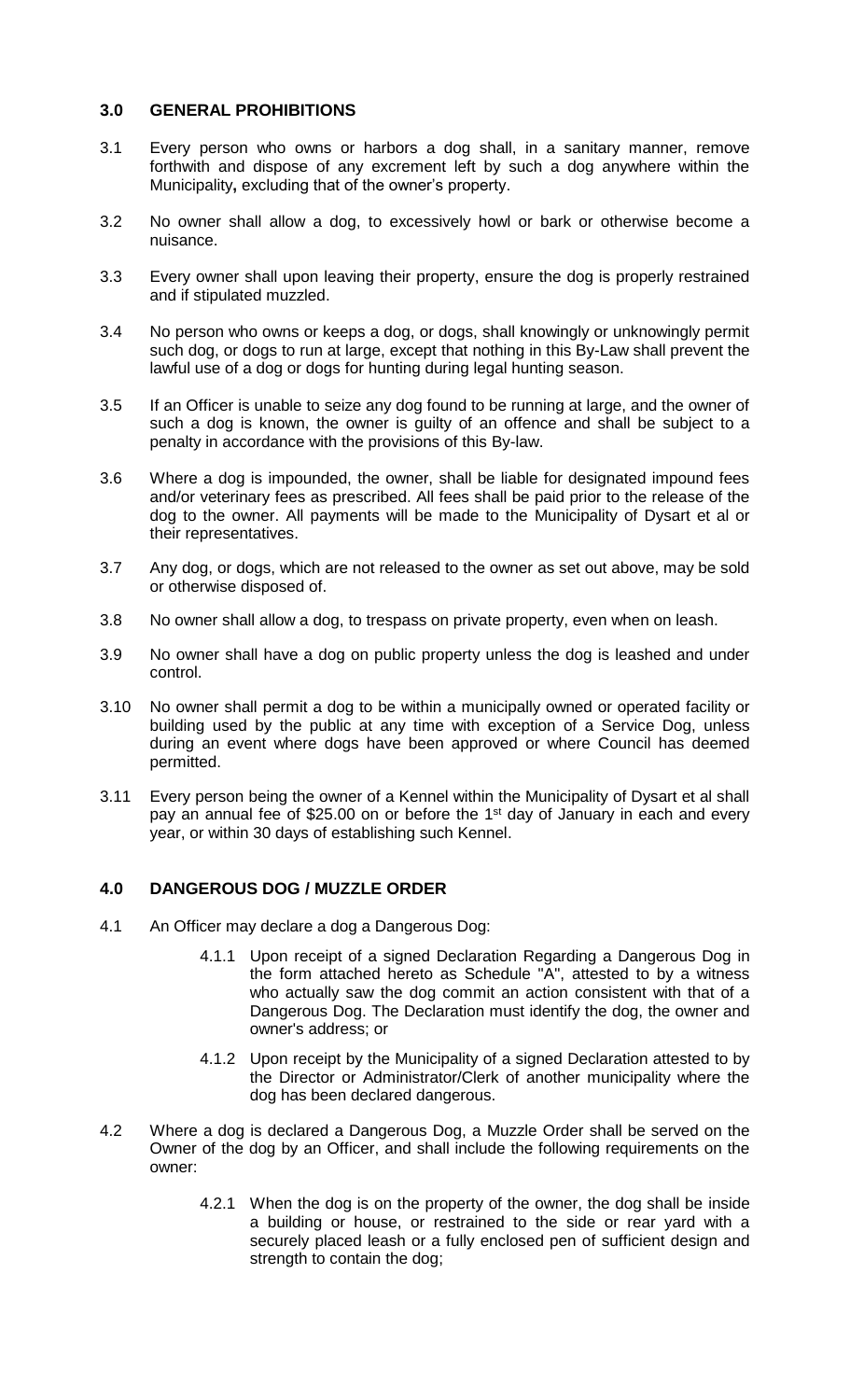- 4.2.2 When the dog is off the property of the owner, the dog shall be restrained by means of a securely attached muzzle, a leash with a maximum length of one (1) meter of sufficient strength and under the effective control of a person sixteen (16) years of age or older;
- 4.2.3 The owner of the dog shall display a warning sign at the main entrance of the property that is clearly visible, warning of a dangerous dog;
- 4.2.4 Provide the Municipality with a copy of current rabies vaccination records; and
- 4.2.5 Notify the By-law Department as to any changes of residency of the dangerous dog, transfer of ownership to another person or if the dangerous dog has been destroyed.
- 4.3 A Muzzle Order shall be served personally or by registered mail to the last known address. Such order that has been served by registered mail shall be deemed to have been received by the person to whom it was served to on the fifth (5th) day after it is mailed.
- 4.4 Upon request, the owner of the dog is entitled to a hearing by the Council or a Committee and the Committee or Council may amend, confirm or resend thereof or a designated official of the Municipality and upon examining all the facts the dog may be exempted from muzzling or the conditions of muzzling will continue to apply.
- 4.5 The owner of the Dangerous Dog shall comply with all terms and requirements made in the Muzzle Order.
- 4.6 The provisions of this section do not prevent, supersede or quell proceedings pursuant to the Dog Owners' Liability Act by any other party and does not prevent the Officer from proceeding under the Dog Owners' Liability Act in place of this section where warranted.

#### **5.0 EXEMPTIONS**

5.1 Police Working Dogs shall be considered exempt from the Dangerous Dog provisions of this By-law.

#### **6.0 POWERS OF ENTRY**

- 6.1 An Officer may enter on land at any reasonable time for the purpose of carrying out an inspection to determine compliance with this By-law.
- 6.2 No person shall hinder or obstruct, or attempt to hinder or obstruct, an Officer or other duly appointed person who is exercising a power or performing a duty under this Bylaw.

#### **7.0 ADMINISTRATION & ENFORCEMENT PROVISIONS**

- 7.1 This By-law shall be administered by the Chief Building Official or designate.
- 7.2 This By-law shall be enforced by an Officer.

#### **8.0 ADMINISTRATIVE PENALTIES**

- 8.1 An Officer who finds that a person has contravened any provision of this By-law may issue a penalty notice addressed to that person.
- 8.2 Any person who contravenes any provision of this By-law shall, upon issuance of a penalty notice pursuant to Section 8.3, be liable to pay to the Municipality an administrative penalty in the amount of \$100.00 dollars.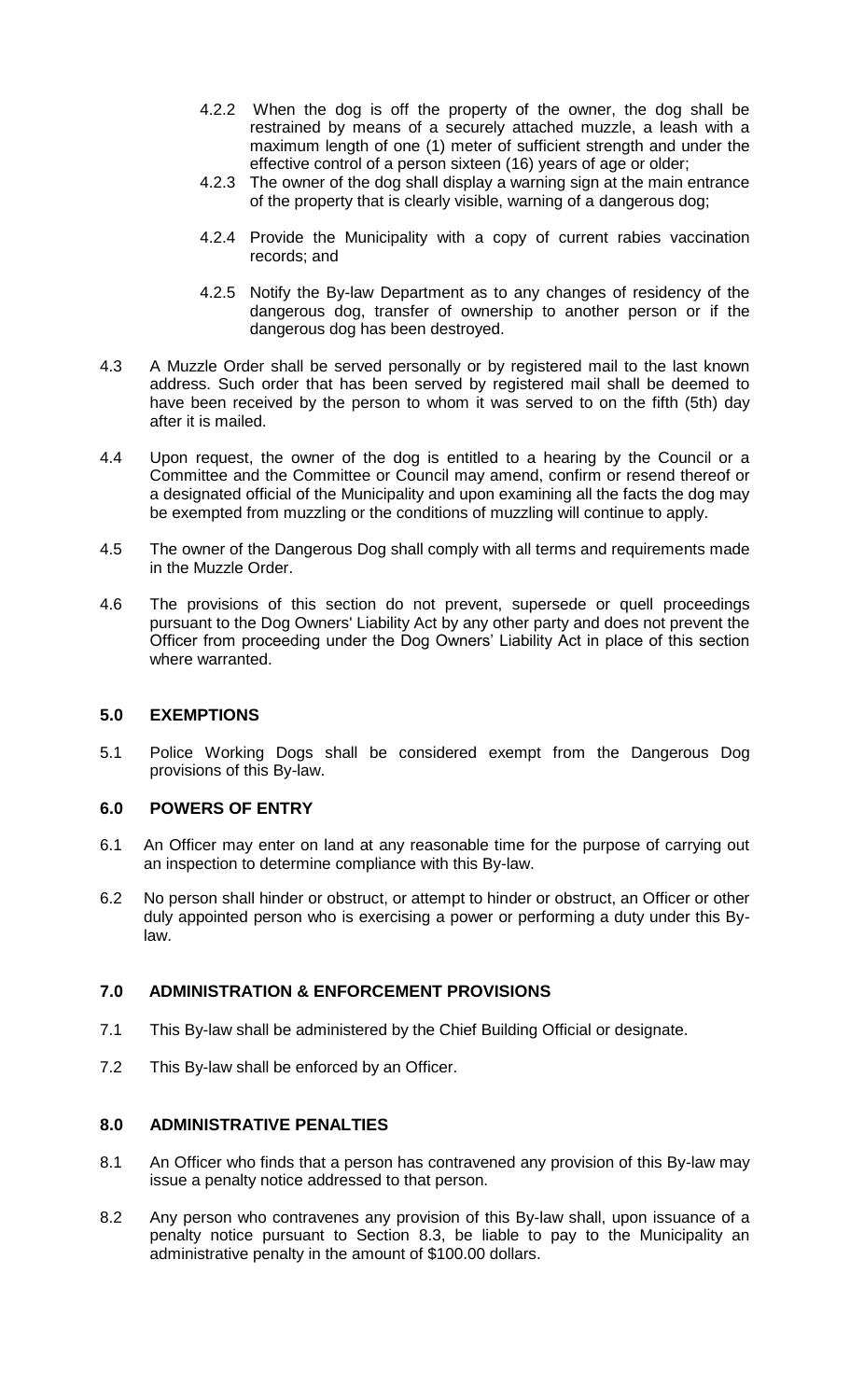- 8.3 The penalty notice shall be given to the person to whom or to which it is addressed as soon as is reasonably practicable and shall include the following information:
	- a) Particulars of the contravention, including to which property it applies;
	- b) The amount of the administrative penalty; and
	- c) A statement advising that an administrative penalty will constitute a debt to the Municipality.
- 8.4 A person who has been issued a penalty notice shall pay the administrative penalty within fifteen (15) days from the date the notice was issued.
- 8.5 An administrative penalty that is deemed to be confirmed constitutes a debt to the Municipality and may be added to the tax roll of the owner's property.

#### **9.0 SERVICE OF DOCUMENTS**

- 9.1 The Municipality may serve any document under this By-law, including but not limited to a penalty notice, personally to the person named on the notice, by registered or regular mail addressed to the person to whom the document is to be given at the person's last known address.
- 9.2 Service by registered or regular mail under subsection 10.1 shall be deemed to have been made on the fifth day after the day of mailing.
- 9.3 A person's last known address includes the address provided by the person to the Municipality as identified in the property tax file.

#### **10.0 OFFENCE & PENALTY PROVISIONS**

- 10.1 Every person who contravenes any provision of this By-law is guilty of an offence and on conviction is liable to a fine as provided for in the Provincial Offences Act, R.S.O. 1990, c. P. 33, as amended.
- 10.2 If this By-law is contravened and a conviction entered, the court in which the conviction has been entered and any court of competent jurisdiction thereafter may, in addition to any other remedy and to any penalty that is imposed, make an order prohibiting the continuation or repetition of the offence by the person convicted.

#### **11.0 SEVERABILITY**

11.1 If a court of competent jurisdiction should declare any section or part of a section of this By-law to be invalid, such section or part of a section shall not be construed as having persuaded or influenced Council to pass the remainder of the By-law and it is hereby declared that the remainder of the By-law shall be valid and shall remain in force.

#### **12.0 IMPLEMENTATION**

12.1 This By-law shall come into full force and effect after adoption.

#### **13.0 REPEAL**

13.1 By-law No. 2000-44, 2002-78 and 2007-87 are hereby repealed**.**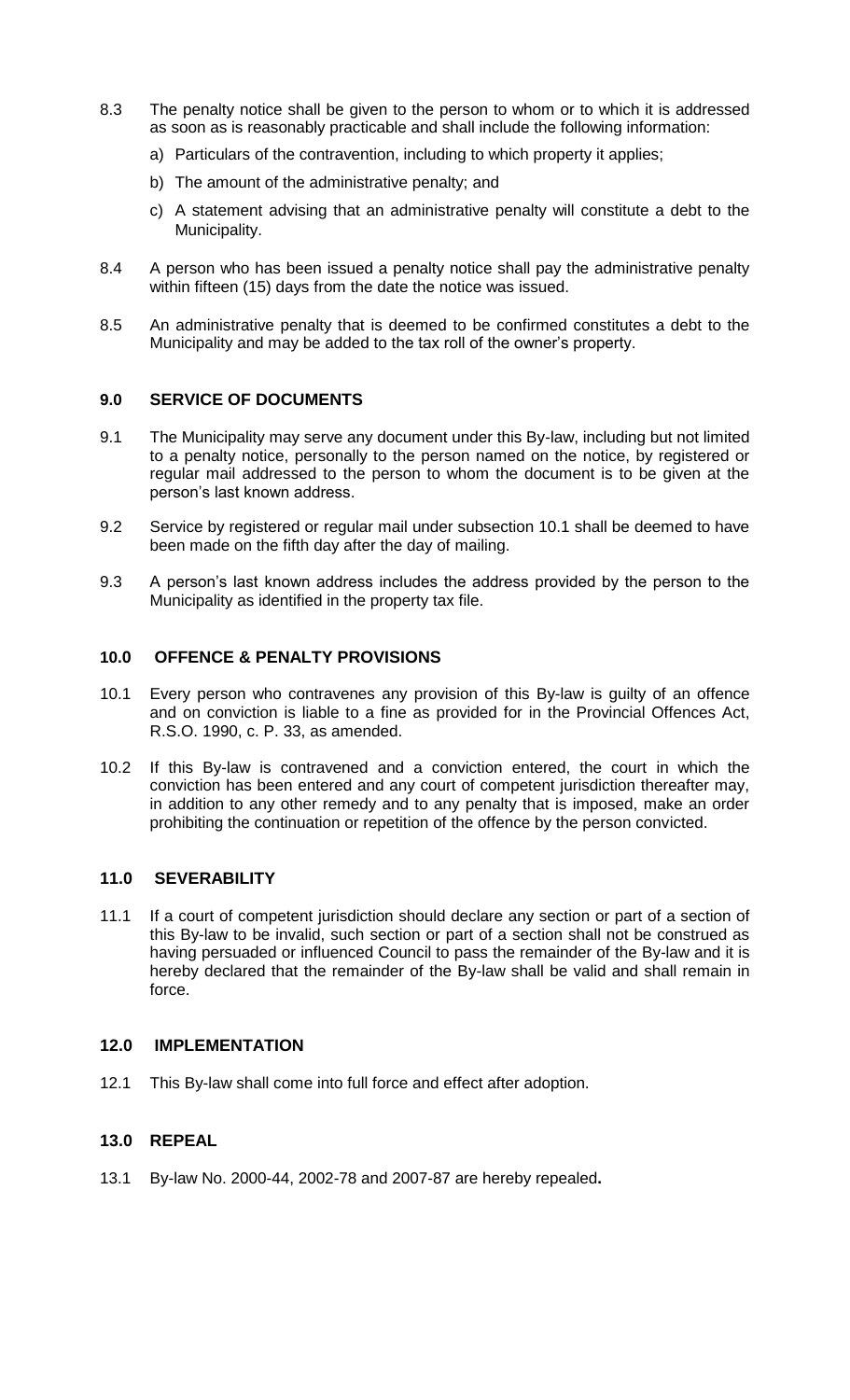**READ** a first, second and third time, passed, signed and the Corporate Seal attached hereto, this 23 day of June, 2020.

> \_\_\_\_\_\_\_\_\_\_\_\_\_\_\_\_\_\_\_\_\_\_\_\_\_\_ MAYOR: Andrea Roberts

\_\_\_\_\_\_\_\_\_\_\_\_\_\_\_\_\_\_\_\_\_\_\_\_\_\_ CAO/DEPUTY CLERK: Tamara Wilbee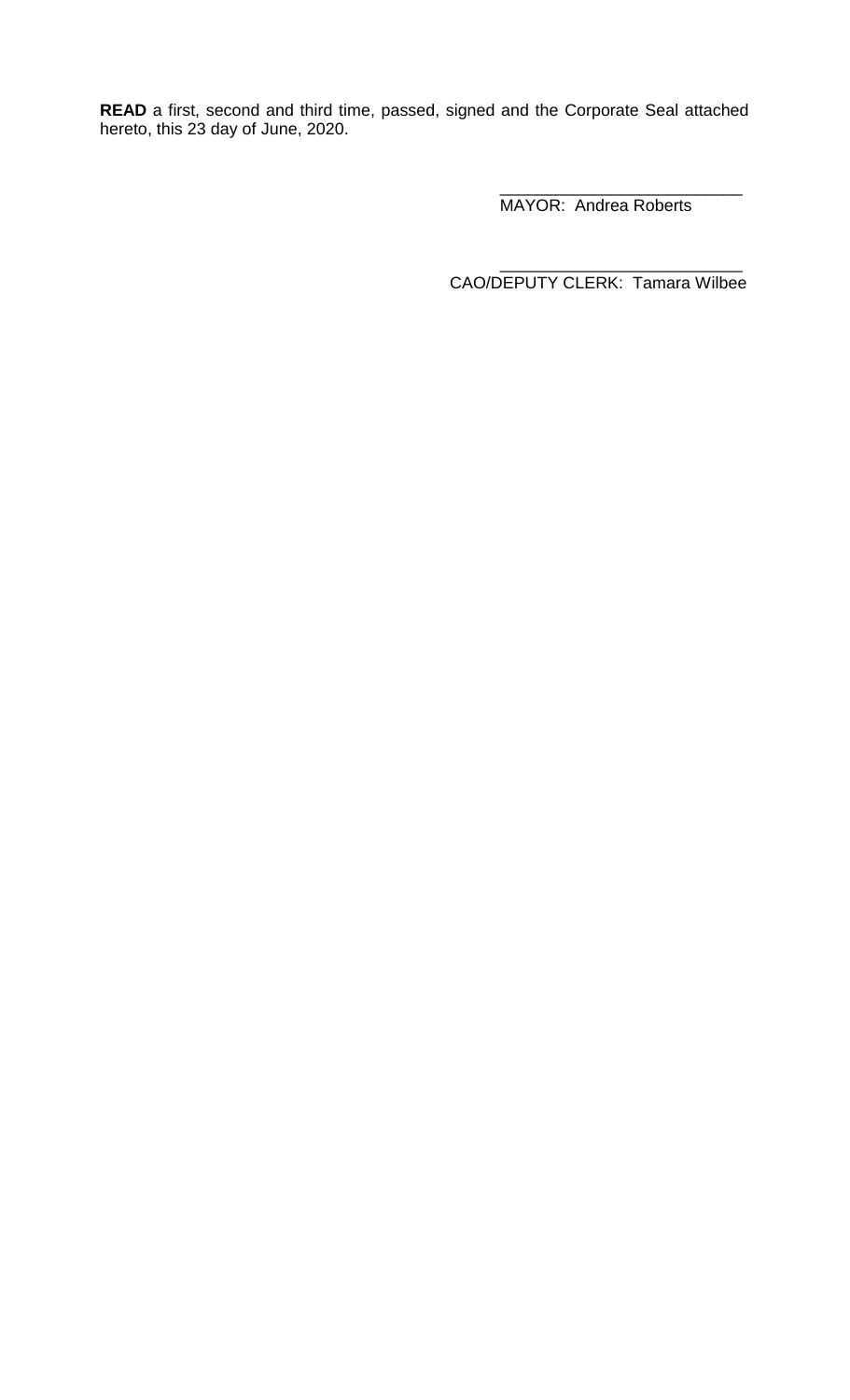

### Municipality of Dysart et al Schedule "A" to By-law No. 2020-45

# **Declaration Regarding a Dangerous Dog**

| <b>Owner of Dog</b>                                                                                       |                            |                           |                                                                                     |  |  |  |
|-----------------------------------------------------------------------------------------------------------|----------------------------|---------------------------|-------------------------------------------------------------------------------------|--|--|--|
| Name:                                                                                                     |                            | Address:                  |                                                                                     |  |  |  |
|                                                                                                           |                            | <b>Description of Dog</b> |                                                                                     |  |  |  |
| Name of Dog:                                                                                              | Breed:                     | Colour:                   |                                                                                     |  |  |  |
|                                                                                                           |                            |                           |                                                                                     |  |  |  |
| Special Markings:                                                                                         | Age:                       |                           | Spayed/Neutered:                                                                    |  |  |  |
| Veterinary Clinic:                                                                                        |                            | Rabies Tag No.            | Microchip No.                                                                       |  |  |  |
| <b>Location of Incident</b>                                                                               |                            |                           |                                                                                     |  |  |  |
| Date:                                                                                                     | Time:                      |                           |                                                                                     |  |  |  |
| Address:                                                                                                  |                            | Location on Property:     |                                                                                     |  |  |  |
| Location of Street:                                                                                       |                            | Other:                    |                                                                                     |  |  |  |
| <b>Description of Incident</b>                                                                            |                            |                           |                                                                                     |  |  |  |
|                                                                                                           | <b>Witness Information</b> |                           |                                                                                     |  |  |  |
|                                                                                                           |                            |                           | (The information contained in this declaration is true to the best of my knowledge) |  |  |  |
| Signature of Witness (person who witnessed the alleged<br>dangerous dog bite a person or domestic animal) |                            |                           | Date                                                                                |  |  |  |
| <b>Please Print Your Name</b>                                                                             |                            |                           |                                                                                     |  |  |  |
| <b>Address of Witness</b>                                                                                 |                            |                           | Contact # of Witness:                                                               |  |  |  |
| Signature of Municipal Law Enforcement Officer                                                            |                            |                           | Date:                                                                               |  |  |  |
| Form to be completed in full and returned in person to:<br>135 Maple Avenue, Haliburton, ON K0M 1S0       |                            |                           |                                                                                     |  |  |  |
| Please note that you may be required to attend a hearing in the event an appeal is filed.                 |                            |                           |                                                                                     |  |  |  |